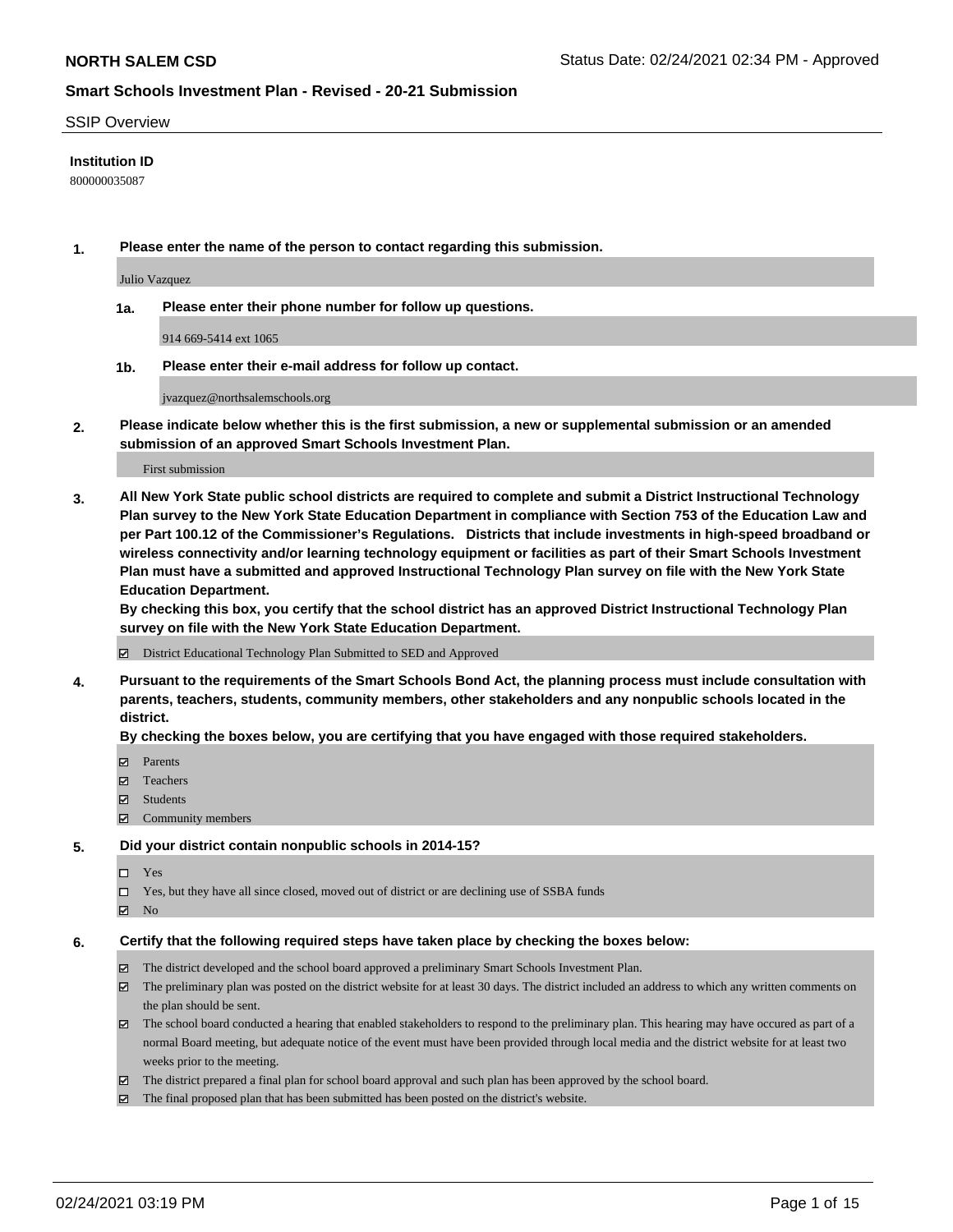SSIP Overview

**6a. Please upload the proposed Smart Schools Investment Plan (SSIP) that was posted on the district's website, along with any supporting materials. Note that this should be different than your recently submitted Educational Technology Survey. The Final SSIP, as approved by the School Board, should also be posted on the website and remain there during the course of the projects contained therein.**

Proposed Smart School Investment Plan Revised July 2020.docx

**6b. Enter the webpage address where the final Smart Schools Investment Plan is posted. The Plan should remain posted for the life of the included projects.**

https://ny50000167.schoolwires.net/Page/312

**7. Please enter an estimate of the total number of students and staff that will benefit from this Smart Schools Investment Plan based on the cumulative projects submitted to date.**

1,246

**8. An LEA/School District may partner with one or more other LEA/School Districts to form a consortium to pool Smart Schools Bond Act funds for a project that meets all other Smart School Bond Act requirements. Each school district participating in the consortium will need to file an approved Smart Schools Investment Plan for the project and submit a signed Memorandum of Understanding that sets forth the details of the consortium including the roles of each respective district.**

 $\Box$  The district plans to participate in a consortium to partner with other school district(s) to implement a Smart Schools project.

#### **9. Please enter the name and 6-digit SED Code for each LEA/School District participating in the Consortium.**

| Partner LEA/District | ISED BEDS Code |
|----------------------|----------------|
| (No Response)        | (No Response)  |

### **10. Please upload a signed Memorandum of Understanding with all of the participating Consortium partners.**

(No Response)

**11. Your district's Smart Schools Bond Act Allocation is:**

\$230,261

#### **12. Final 2014-15 BEDS Enrollment to calculate Nonpublic Sharing Requirement**

|            | l Public Enrollment | Nonpublic Enrollment | Total Enrollment | Nonpublic Percentage |
|------------|---------------------|----------------------|------------------|----------------------|
| Enrollment | .159                |                      | .159.00          | 0.00                 |

**13. This table compares each category budget total, as entered in that category's page, to the total expenditures listed in the category's expenditure table. Any discrepancies between the two must be resolved before submission.**

|                                          | Sub-Allocations | <b>Expenditure Totals</b> | <b>Difference</b> |
|------------------------------------------|-----------------|---------------------------|-------------------|
| <b>School Connectivity</b>               | 16,990.60       | 16,990.60                 | 0.00              |
| Connectivity Projects for<br>Communities | 0.00            | 0.00                      | 0.00              |
| Classroom Technology                     | 213,270.00      | 213,270.00                | 0.00              |
| Pre-Kindergarten Classrooms              | 0.00            | 0.00                      | 0.00              |
| Replace Transportable<br>Classrooms      | 0.00            | 0.00                      | 0.00              |
| High-Tech Security Features              | 0.00            | 0.00                      | 0.00              |
| Nonpublic Loan                           | 0.00            | 0.00                      | 0.00              |
| Totals:                                  |                 |                           |                   |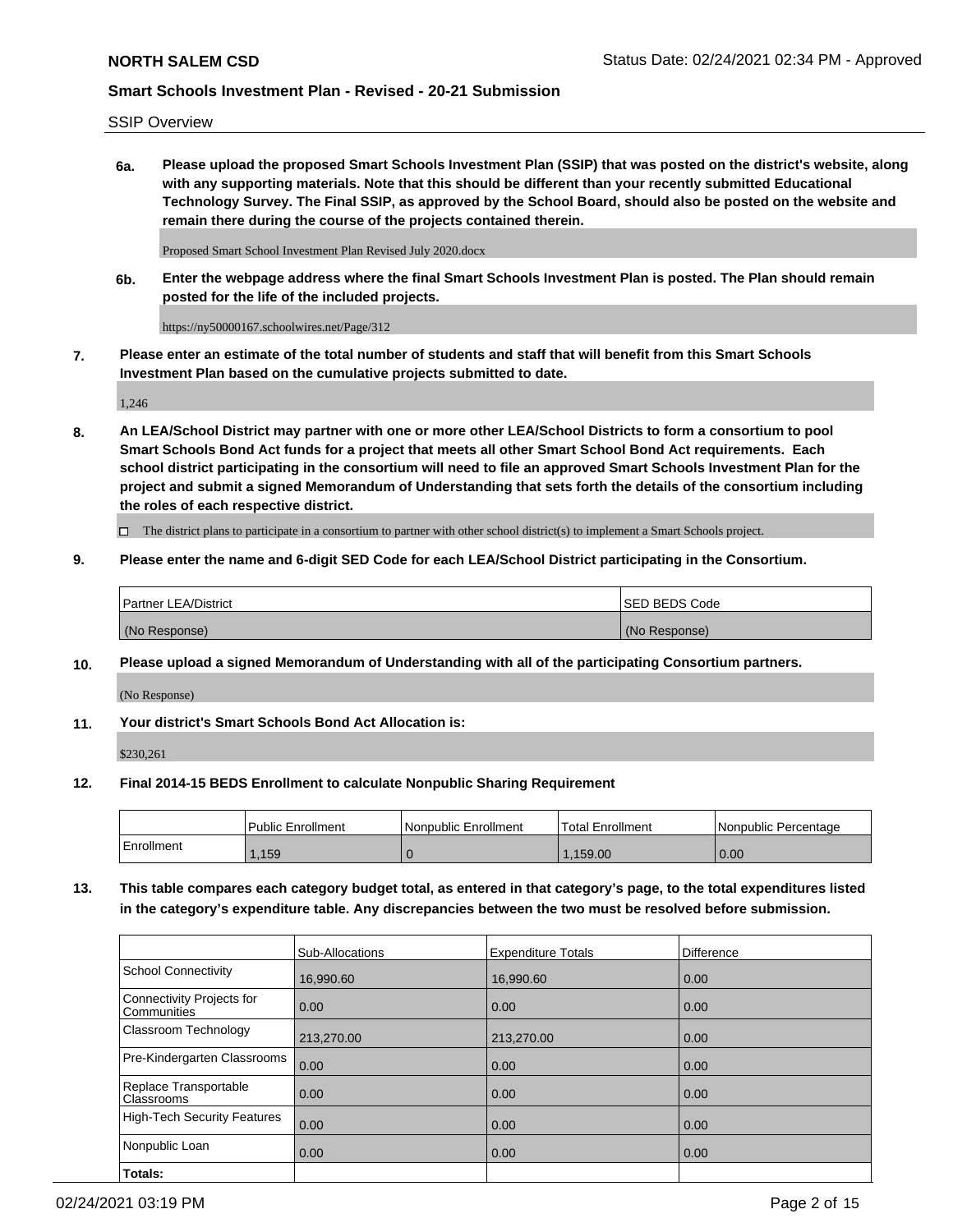SSIP Overview

| 230,261         | 230,261                 |                   |
|-----------------|-------------------------|-------------------|
| Sub-Allocations | Totals<br>. Expenditure | <b>Difference</b> |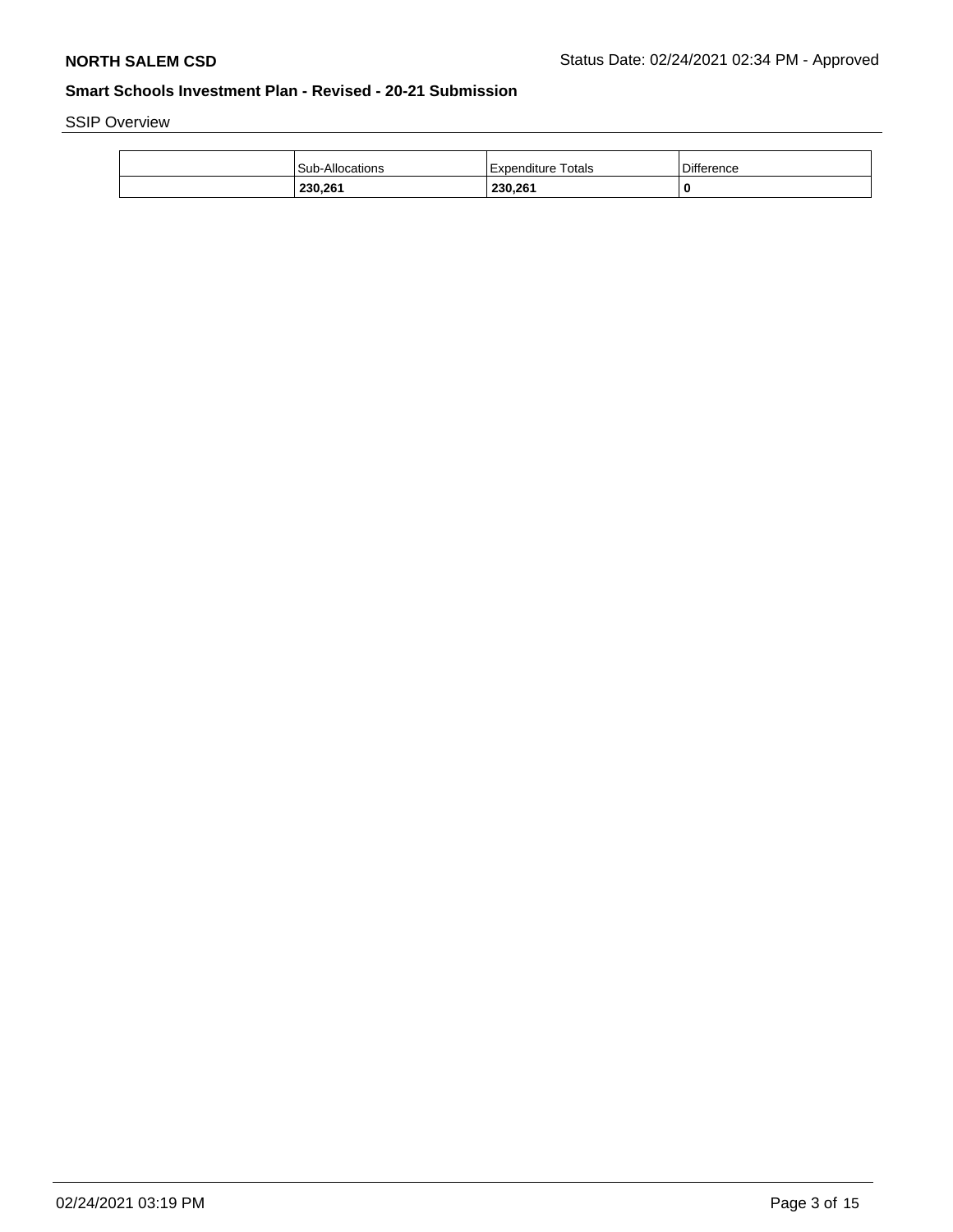School Connectivity

- **1. In order for students and faculty to receive the maximum benefit from the technology made available under the Smart Schools Bond Act, their school buildings must possess sufficient connectivity infrastructure to ensure that devices can be used during the school day. Smart Schools Investment Plans must demonstrate that:**
	- **• sufficient infrastructure that meets the Federal Communications Commission's 100 Mbps per 1,000 students standard currently exists in the buildings where new devices will be deployed, or**
	- **• is a planned use of a portion of Smart Schools Bond Act funds, or**
	- **• is under development through another funding source.**

**Smart Schools Bond Act funds used for technology infrastructure or classroom technology investments must increase the number of school buildings that meet or exceed the minimum speed standard of 100 Mbps per 1,000 students and staff within 12 months. This standard may be met on either a contracted 24/7 firm service or a "burstable" capability. If the standard is met under the burstable criteria, it must be:**

**1. Specifically codified in a service contract with a provider, and**

**2. Guaranteed to be available to all students and devices as needed, particularly during periods of high demand, such as computer-based testing (CBT) periods.**

### **Please describe how your district already meets or is planning to meet this standard within 12 months of plan submission.**

- NSCSD completed the NYS Technology Assessment Survey
- NSCSD Instructional Technology Committee developed the Districts Instructional Technology Plan
- Board of Education adopted the 2018-2021 Instructional Technology Plan

As a precondition to using the funds, the District has ensured there is adequate Internet bandwidth in excess of 100Mbps per 1,000 students to sustain the increase of more classroom devices. The District's current bandwidth exceeds this minimum at 300MB, with plans to improve coverage at both the MS/HS and Pequenakonck Elementary.

Additionally, the proposed plans aligns closely with our Instructional Technology Plan, approved and on file with the New York State Department of Education.

- **1a. If a district believes that it will be impossible to meet this standard within 12 months, it may apply for a waiver of this requirement, as described on the Smart Schools website. The waiver must be filed and approved by SED prior to submitting this survey.**
	- By checking this box, you are certifying that the school district has an approved waiver of this requirement on file with the New York State Education Department.
- **2. Connectivity Speed Calculator (Required). If the district currently meets the required speed, enter "Currently Met" in the last box: Expected Date When Required Speed Will be Met.**

|                  | Number of       | Required Speed | Current Speed in   Expected Speed | to be Attained                       | <b>Expected Date</b> |
|------------------|-----------------|----------------|-----------------------------------|--------------------------------------|----------------------|
|                  | <b>Students</b> | lin Mbps       | Mbps                              | Within 12 Months   Speed Will be Met | When Required        |
| Calculated Speed | .060            | 106.00         | 300                               | 300                                  | already met          |

## **3. Describe how you intend to use Smart Schools Bond Act funds for high-speed broadband and/or wireless connectivity projects in school buildings.**

In order to improve online access and connectivity in the District, part of our SSIP funding will be utilized to improve our wireless coverage providing access to wireless internet throughout the entire district by upgrading essential switches. This will allow the district to provide strong wireless coverage where we need it and when we need it.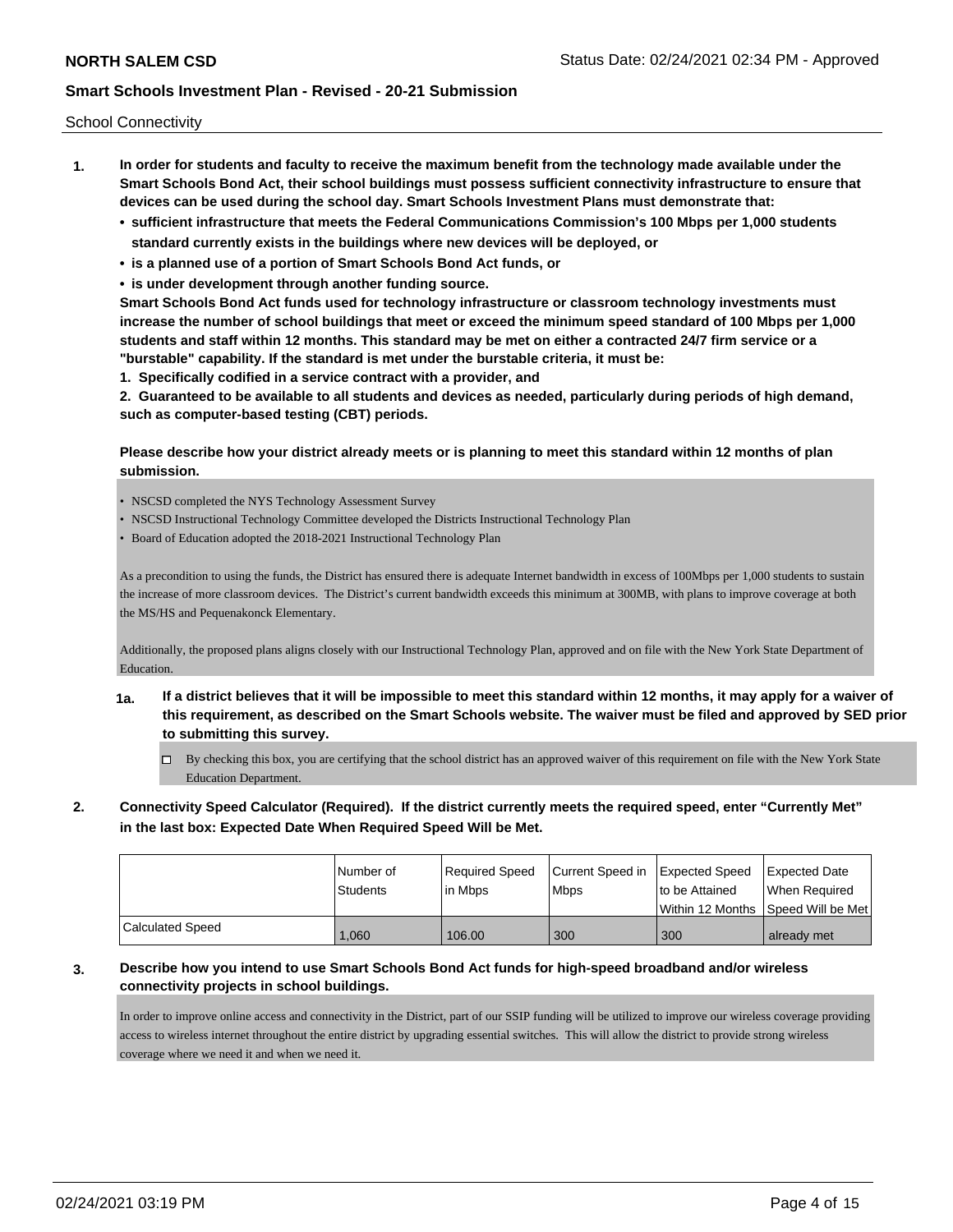School Connectivity

**4. Describe the linkage between the district's District Instructional Technology Plan and how the proposed projects will improve teaching and learning. (There should be a link between your response to this question and your responses to Question 1 in Section IV - NYSED Initiatives Alignment: "Explain how the district use of instructional technology will serve as a part of a comprehensive and sustained effort to support rigorous academic standards attainment and performance improvement for students."** 

### **Your answer should also align with your answers to the questions in Section II - Strategic Technology Planning and the associated Action Steps in Section III - Action Plan.)**

The proposed projects will afford us the ability to better meet the goals stated in our Instructional Technology Plan that was approved by the State specifically:

Goals 1-3 of our Instructional Technology Plan

- A fully articulated K-12 Computer Science Program that follows forth a stand-alone pathway as well as an integrated approach culminating with two coursed AP CSA and AP CSP. The enrollment of these courses will be representative of the diversity of the student body.
- Create and implement a K-12 scaffold curriculum of Digital Citizenship and Media Literacy that empowers students to become safe, responsible digital citizens.
- Reinforce collaboration in Computer Science and in writing through the intentional use of digital tools to advance understanding.

The SSBA allocation will specifically support the Technology Plan goals by:

- Updating switches at the MS/HS and at Pequenakonck Elementary to enhance connectivity
- Adding additional chromebooks and SMARTBoards to the Middle School/High School and Pequenakonck Elementary to support distance learning in a remote and/or hybrid model
- Smartboard and chromebooks will enable students to access instruction in their computer sciences courses, access digital citizenship curricula, collaborate with teachers and other students through their chromebooks and the use of Google Classroom
- **5. If the district wishes to have students and staff access the Internet from wireless devices within the school building, or in close proximity to it, it must first ensure that it has a robust Wi-Fi network in place that has sufficient bandwidth to meet user demand.**

#### **Please describe how you have quantified this demand and how you plan to meet this demand.**

The total number of staff and students in the District is 1,246 and the District's current bandwidth exceeds this minimum at 300MB, with plans to improve coverage at both the MS/HS and Pequenakonck Elementary.

In order to improve online access and connectivity in the District, part of our SSIP funding will be utilized to upgrade switches necessary to enhance our wireless coverage providing access to wireless internet throughout the entire district. This will also include a upgrading CISCO genuine catalyst network Essentials 9200L switch; CISCO C9200L DNA Essentials, 48-port; CISCO smartnet SNTC 8X5X NBD on C9200L-48P-4X-E; CISCO SFP transceiver mdoule 10 GigE LC/PC MM; CISCO Certified SFP 1 GB Multimode to IDF Closet; Tripp LIte 2M Duplx Multimode 62.5/125 Fiber Patch Cable. This will allow the district to provide strong wireless coverage where we need it and when we need it.

**6. Smart Schools plans with any expenditures in the School Connectivity category require a project number from the Office of Facilities Planning. Districts must submit an SSBA LOI and receive project numbers prior to submitting the SSIP. As indicated on the LOI, some projects may be eligible for a streamlined review and will not require a building permit.**

**Please indicate on a separate row each project number given to you by the Office of Facilities Planning.**

Project Number

66-13-01-04-7-999 BA1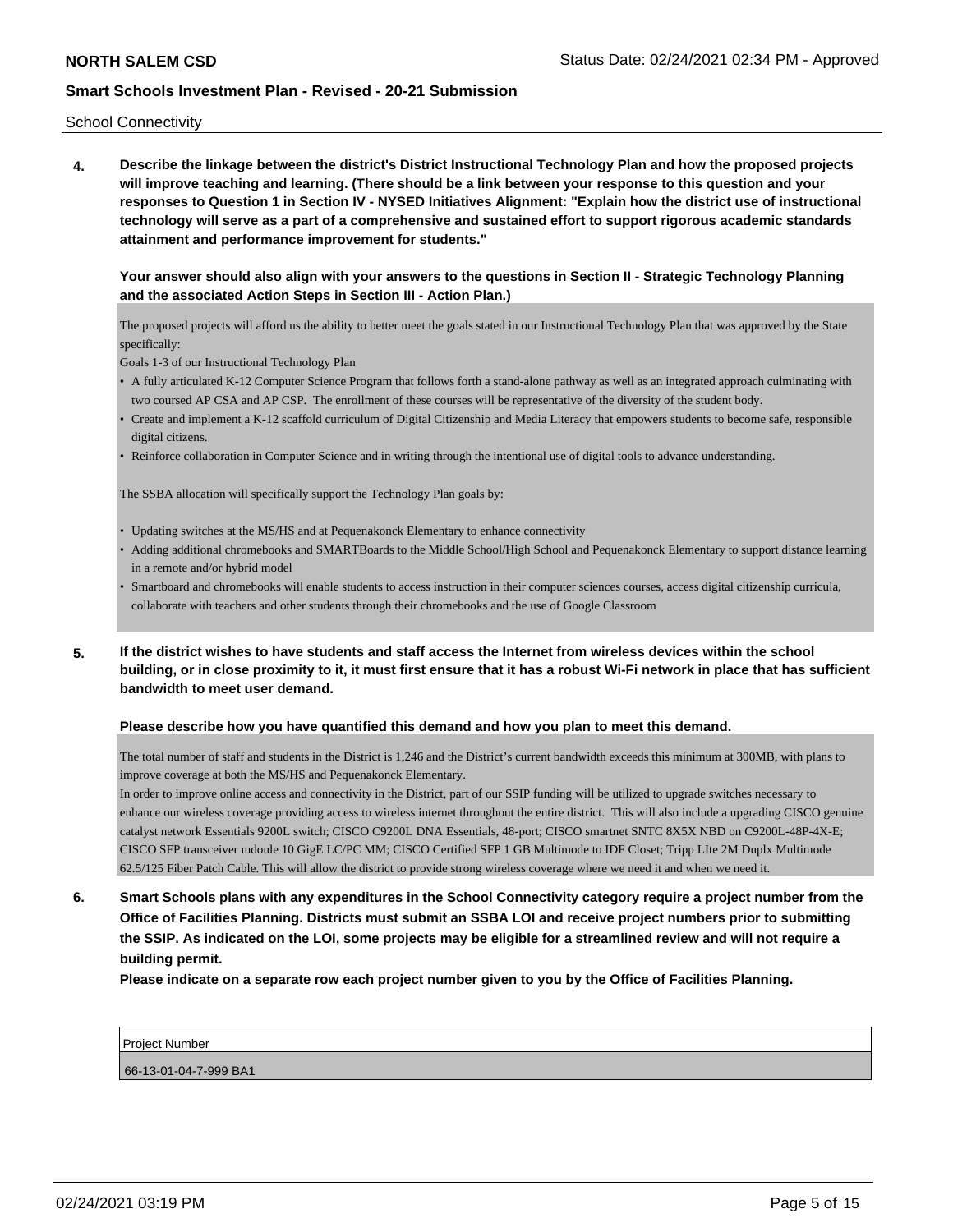School Connectivity

**7. Certain high-tech security and connectivity infrastructure projects may be eligible for an expedited review process as determined by the Office of Facilities Planning.**

**Was your project deemed eligible for streamlined review?**

Yes

**7a. Districts that choose the Streamlined Review Process will be required to certify that they have reviewed all installations with their licensed architect or engineer of record and provide that person's name and license number. The licensed professional must review the products and proposed method of installation prior to implementation and review the work during and after completion in order to affirm that the work was codecompliant, if requested.**

I certify that I have reviewed all installations with a licensed architect or engineer of record.

**8. Include the name and license number of the architect or engineer of record.**

| <b>Name</b>                    | I License Number |
|--------------------------------|------------------|
| Armand S. Quadrini- KSQ Design | 22313            |

**9. Public Expenditures – Loanable (Counts toward the nonpublic loan calculation)**

| Select the allowable expenditure type.      | <b>PUBLIC</b> Items to be | Quantity           | Cost Per Item    | <b>Total Cost</b> |
|---------------------------------------------|---------------------------|--------------------|------------------|-------------------|
| Repeat to add another item under each type. | Purchased                 |                    |                  |                   |
| (No Response)                               | (No Response)             | l (No<br>Response) | (No<br>Response) | $\overline{0.00}$ |
|                                             |                           |                    | 0.00             |                   |

**10. Public Expenditures – Non-Loanable (Does not count toward nonpublic loan calculation)**

| Select the allowable expenditure<br>type.<br>Repeat to add another item under<br>each type. | <b>PUBLIC</b> Items to be purchased                         | Quantity       | Cost per Item | <b>Total Cost</b> |
|---------------------------------------------------------------------------------------------|-------------------------------------------------------------|----------------|---------------|-------------------|
| Network/Access Costs                                                                        | CISCO genuine catalyst network<br>Essentials 9200L switch   | $\overline{4}$ | 2,139.00      | 8,556.00          |
| Network/Access Costs                                                                        | CISCO C9200L DNA Essentials, 48-<br>port                    | $\overline{4}$ | 628.00        | 2,512.00          |
| Network/Access Costs                                                                        | CISCO smartnet SNTC 8X5X NBD on<br>C9200L-48P-4X-E          | 1              | 1,104.00      | 1,104.00          |
| Network/Access Costs                                                                        | CISCO SFP transceiver mdoule 10<br>GigE LC/PC MM            | 6              | 376.00        | 2,256.00          |
| Network/Access Costs                                                                        | CISCO Certified SFP 1 GB Multimode<br>to <b>IDF</b> Closet  | 1              | 176.00        | 176.00            |
| <b>Connections/Components</b>                                                               | Tripp Lite 2M Duplx Multimode<br>62.5/125 Fiber Patch Cable | 3              | 14.00         | 42.00             |
| <b>Professional Services</b>                                                                | Installation                                                |                | 2,344.60      | 2,344.60          |
|                                                                                             |                                                             | 20             | 6,781.60      | 16,991            |

**11. Final 2014-15 BEDS Enrollment to calculate Nonpublic Sharing Requirement (no changes allowed.)**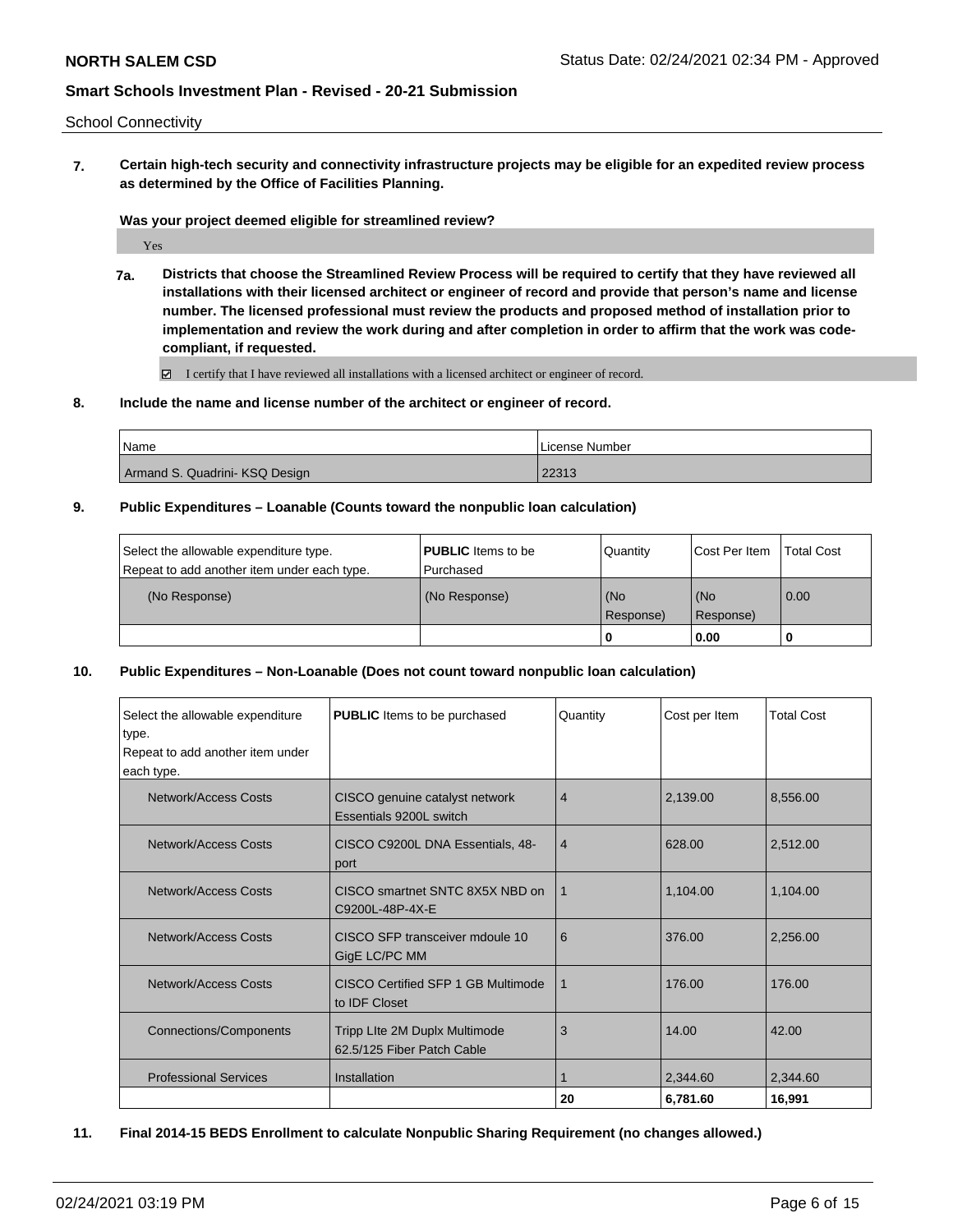School Connectivity

|            | <b>Public Enrollment</b> | Nonpublic Enrollment | 'Total Enrollment | I Nonpublic Percentage |
|------------|--------------------------|----------------------|-------------------|------------------------|
| Enrollment | ,159                     |                      | 1.159.00          | 0.00                   |

## **12. Total Public Budget - Loanable (Counts toward the nonpublic loan calculation)**

|                                                    | Public Allocations | <b>Estimated Nonpublic Loan</b><br>Amount | Estimated Total Sub-Allocations |
|----------------------------------------------------|--------------------|-------------------------------------------|---------------------------------|
| Network/Access Costs                               | $\vert$ 0.00       | 0.00                                      | 0.00                            |
| School Internal Connections and 0.00<br>Components |                    | 0.00                                      | 0.00                            |
| Other                                              | $\vert$ 0.00       | 0.00                                      | 0.00                            |
| Totals:                                            | 0.00               | 0                                         | o                               |

# **13. Total Public Budget – Non-Loanable (Does not count toward the nonpublic loan calculation)**

|                                            | Sub-       |
|--------------------------------------------|------------|
|                                            | Allocation |
| Network/Access Costs                       | 14,604.00  |
| <b>Outside Plant Costs</b>                 | 0.00       |
| School Internal Connections and Components | 42.00      |
| Professional Services                      | 2,344.60   |
| Testing                                    | 0.00       |
| <b>Other Upfront Costs</b>                 | 0.00       |
| <b>Other Costs</b>                         | 0.00       |
| Totals:                                    | 16,990.60  |

# **14. School Connectivity Totals**

|                          | Total Sub-Allocations |
|--------------------------|-----------------------|
| Total Loanable Items     | 0.00                  |
| Total Non-Ioanable Items | 16,990.60             |
| Totals:                  | 16,991                |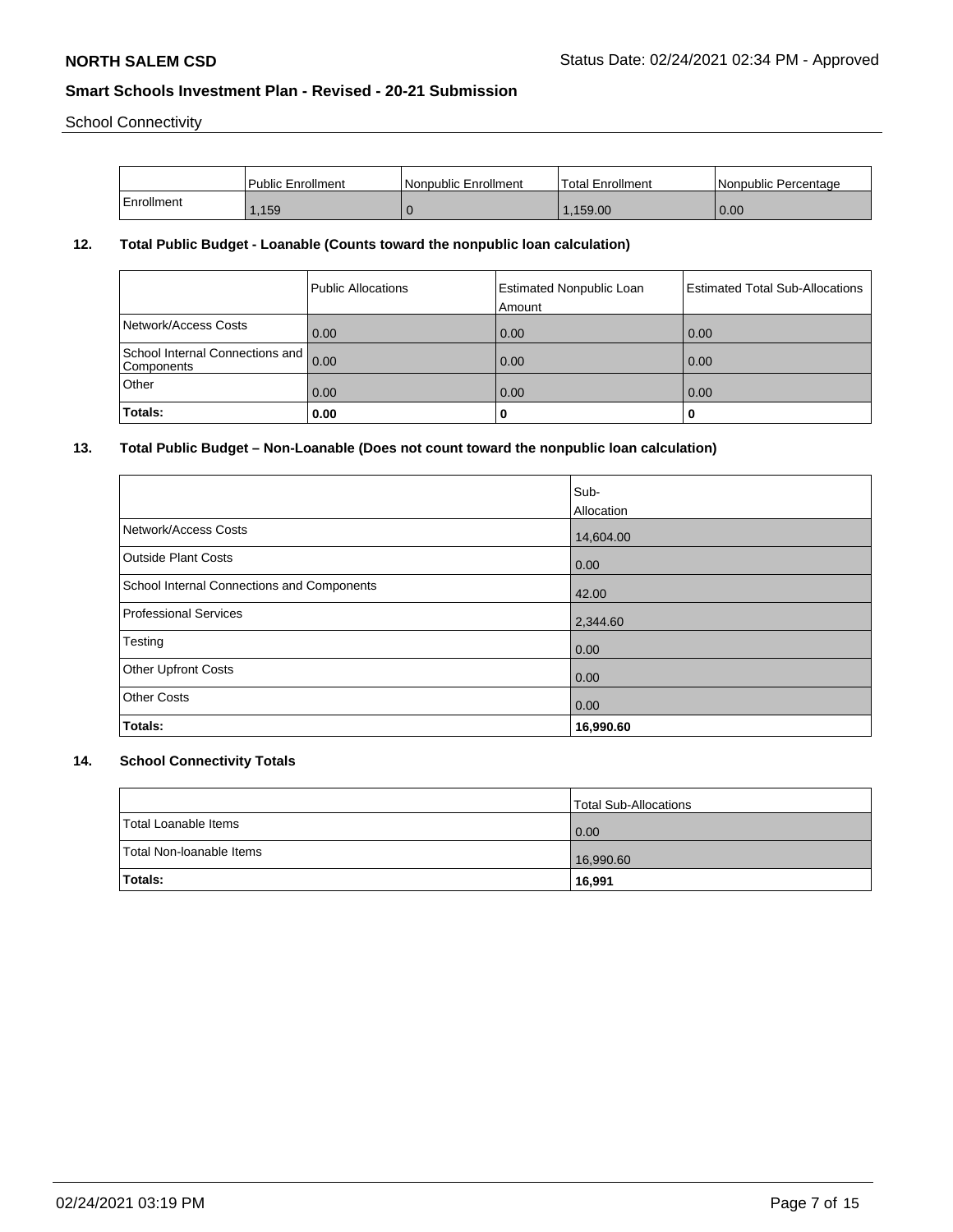Community Connectivity (Broadband and Wireless)

**1. Describe how you intend to use Smart Schools Bond Act funds for high-speed broadband and/or wireless connectivity projects in the community.**

(No Response)

**2. Please describe how the proposed project(s) will promote student achievement and increase student and/or staff access to the Internet in a manner that enhances student learning and/or instruction outside of the school day and/or school building.**

(No Response)

**3. Community connectivity projects must comply with all the necessary local building codes and regulations (building and related permits are not required prior to plan submission).**

 $\Box$  I certify that we will comply with all the necessary local building codes and regulations.

**4. Please describe the physical location of the proposed investment.**

(No Response)

**5. Please provide the initial list of partners participating in the Community Connectivity Broadband Project, along with their Federal Tax Identification (Employer Identification) number.**

| <b>Project Partners</b> | l Federal ID # |
|-------------------------|----------------|
| (No Response)           | (No Response)  |

**6. Please detail the type, quantity, per unit cost and total cost of the eligible items under each sub-category.**

| Select the allowable expenditure | Item to be purchased | Quantity      | Cost per Item | <b>Total Cost</b> |
|----------------------------------|----------------------|---------------|---------------|-------------------|
| type.                            |                      |               |               |                   |
| Repeat to add another item under |                      |               |               |                   |
| each type.                       |                      |               |               |                   |
| (No Response)                    | (No Response)        | (No Response) | (No Response) | 0.00              |
|                                  |                      | o             | 0.00          |                   |

**7. If you are submitting an allocation for Community Connectivity, complete this table.**

**Note that the calculated Total at the bottom of the table must equal the Total allocation for this category that you entered in the SSIP Overview overall budget.**

|                                    | Sub-Allocation |
|------------------------------------|----------------|
| Network/Access Costs               | (No Response)  |
| Outside Plant Costs                | (No Response)  |
| <b>Tower Costs</b>                 | (No Response)  |
| <b>Customer Premises Equipment</b> | (No Response)  |
| <b>Professional Services</b>       | (No Response)  |
| Testing                            | (No Response)  |
| <b>Other Upfront Costs</b>         | (No Response)  |
| <b>Other Costs</b>                 | (No Response)  |
| Totals:                            | 0.00           |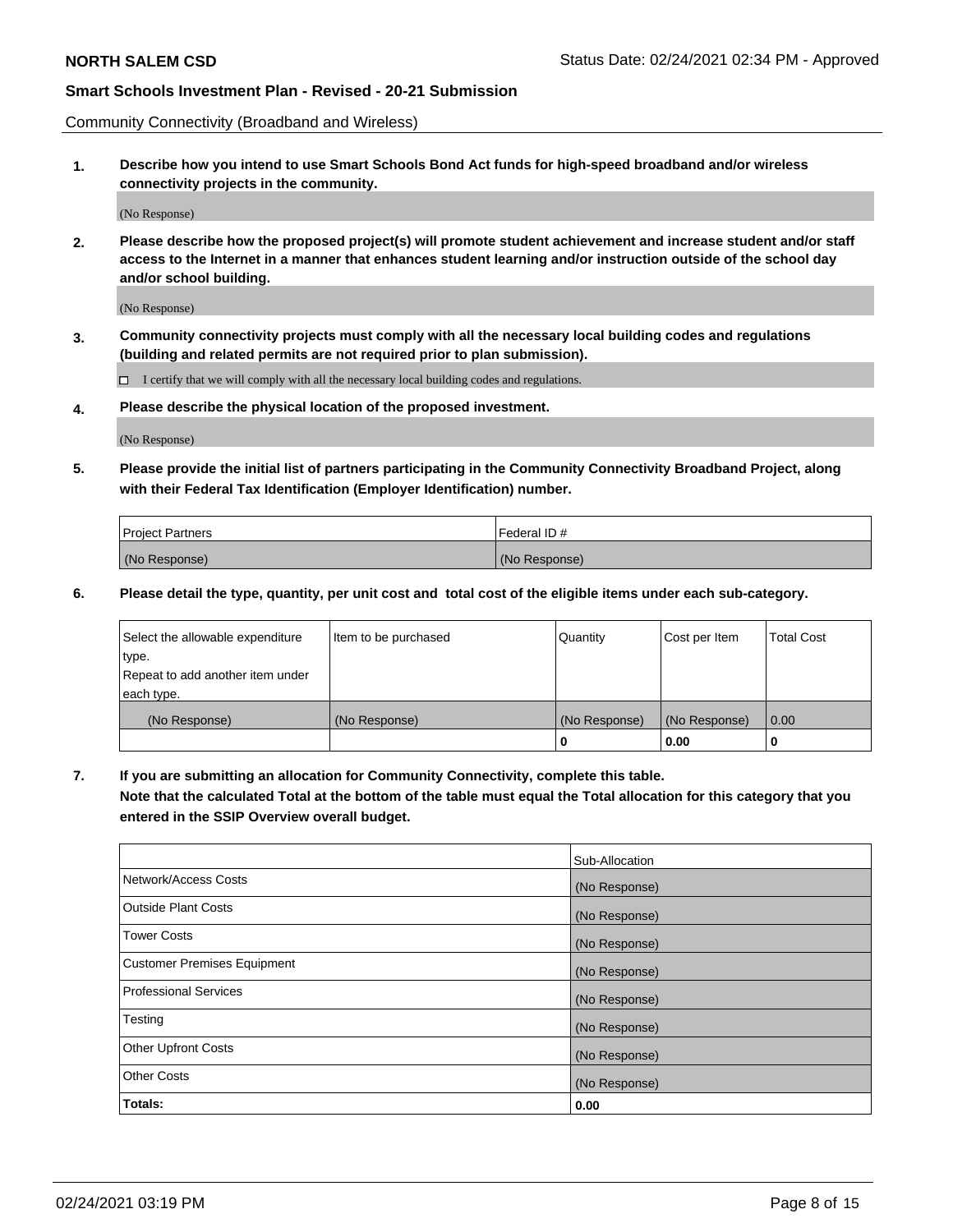#### Classroom Learning Technology

**1. In order for students and faculty to receive the maximum benefit from the technology made available under the Smart Schools Bond Act, their school buildings must possess sufficient connectivity infrastructure to ensure that devices can be used during the school day. Smart Schools Investment Plans must demonstrate that sufficient infrastructure that meets the Federal Communications Commission's 100 Mbps per 1,000 students standard currently exists in the buildings where new devices will be deployed, or is a planned use of a portion of Smart Schools Bond Act funds, or is under development through another funding source. Smart Schools Bond Act funds used for technology infrastructure or classroom technology investments must increase the number of school buildings that meet or exceed the minimum speed standard of 100 Mbps per 1,000 students and staff within 12 months. This standard may be met on either a contracted 24/7 firm service or a "burstable" capability. If the standard is met under the burstable criteria, it must be: 1. Specifically codified in a service contract with a provider, and**

**2. Guaranteed to be available to all students and devices as needed, particularly during periods of high demand, such as computer-based testing (CBT) periods.**

**Please describe how your district already meets or is planning to meet this standard within 12 months of plan submission.**

The District's bandwidth exceeds the minimum 100 Mbps per 1000 students and staff with a minimum of 300Mbps.

- **1a. If a district believes that it will be impossible to meet this standard within 12 months, it may apply for a waiver of this requirement, as described on the Smart Schools website. The waiver must be filed and approved by SED prior to submitting this survey.**
	- By checking this box, you are certifying that the school district has an approved waiver of this requirement on file with the New York State Education Department.
- **2. Connectivity Speed Calculator (Required). If the district currently meets the required speed, enter "Currently Met" in the last box: Expected Date When Required Speed Will be Met.**

|                         | l Number of     | Required Speed | Current Speed in | <b>Expected Speed</b> | <b>Expected Date</b>                    |
|-------------------------|-----------------|----------------|------------------|-----------------------|-----------------------------------------|
|                         | <b>Students</b> | l in Mbps      | <b>Mbps</b>      | to be Attained        | When Required                           |
|                         |                 |                |                  |                       | l Within 12 Months ISpeed Will be Met l |
| <b>Calculated Speed</b> | 060.1           | 106.00         | 300              | 300                   | <b>Already Met</b>                      |

**3. If the district wishes to have students and staff access the Internet from wireless devices within the school building, or in close proximity to it, it must first ensure that it has a robust Wi-Fi network in place that has sufficient bandwidth to meet user demand.**

**Please describe how you have quantified this demand and how you plan to meet this demand.**

The District already provides a robust Wi-fi network with a minimum of 300 Mbps for connectivity.

**4. All New York State public school districts are required to complete and submit an Instructional Technology Plan survey to the New York State Education Department in compliance with Section 753 of the Education Law and per Part 100.12 of the Commissioner's Regulations.**

**Districts that include educational technology purchases as part of their Smart Schools Investment Plan must have a submitted and approved Instructional Technology Plan survey on file with the New York State Education Department.**

- By checking this box, you are certifying that the school district has an approved Instructional Technology Plan survey on file with the New York State Education Department.
- **5. Describe the devices you intend to purchase and their compatibility with existing or planned platforms or systems. Specifically address the adequacy of each facility's electrical, HVAC and other infrastructure necessary to install and support the operation of the planned technology.**

We plan to purchase SMARTboards MX265 Interactive flat panels; and Acer Spin 322 R721T-62ZQ-11.y"- A6 9220C-4 GB Ram - 32 GBe chromebooks, these devices are compatible with all existing platforms and systems. No changes or modifications are needed to our existing electrical, HVAC or other infrastructure to support the use of the new devices.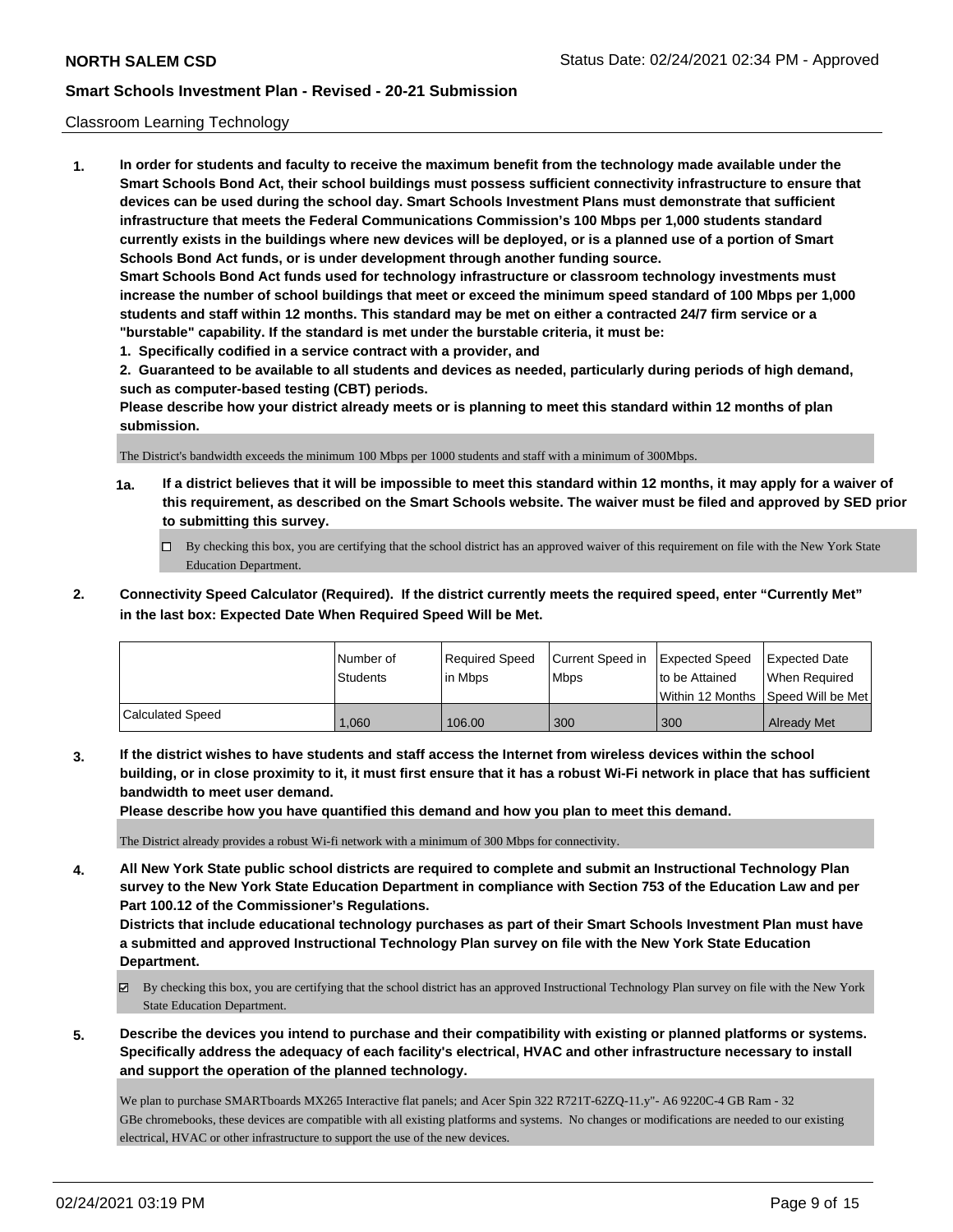#### Classroom Learning Technology

- **6. Describe how the proposed technology purchases will:**
	- **> enhance differentiated instruction;**
	- **> expand student learning inside and outside the classroom;**
	- **> benefit students with disabilities and English language learners; and**
	- **> contribute to the reduction of other learning gaps that have been identified within the district.**

**The expectation is that districts will place a priority on addressing the needs of students who struggle to succeed in a rigorous curriculum. Responses in this section should specifically address this concern and align with the district's Instructional Technology Plan (in particular Question 2 of E. Curriculum and Instruction: "Does the district's instructional technology plan address the needs of students with disabilities to ensure equitable access to instruction, materials and assessments?" and Question 3 of the same section: "Does the district's instructional technology plan address the provision of assistive technology specifically for students with disabilities to ensure access to and participation in the general curriculum?")**

**In addition, describe how the district ensures equitable access to instruction, materials and assessments and participation in the general curriculum for both SWD and English Language Learners/Multilingual Learners (ELL/MLL) students.**

The chromebooks will enable us to support 1:1 access in the district and the updated Smartboards will enable us will equip our teachers with the ability to provide distance learning opportunities in a remote and/or hybrid model. The chromebooks will provide students with access to 1:1 technology that they can use to access remote learning. This is especially necessary for our students with disabilities and English language learners as our teachers have small group and one on one sessions with them virtually.

**7. Where appropriate, describe how the proposed technology purchases will enhance ongoing communication with parents and other stakeholders and help the district facilitate technology-based regional partnerships, including distance learning and other efforts.**

Although our internet Wi-fi network and broadband exceeds 300 Mbps we need better and more connectivity throughout the MS/HS and Pequenakonck Elementary school. The upgraded switches will lead to improved connectivity which will allow us the capacity to improve the connectivity within each building. The improved connectivity will also allow us to improve communication with our students and staff and their ability to connect with other school districts for collaboration on problem solving tasks, in addition to collaborative work with Southern Westchester BOCES and Putnam Northern Westchester BOCES.

**8. Describe the district's plan to provide professional development to ensure that administrators, teachers and staff can employ the technology purchased to enhance instruction successfully.**

**Note: This response should be aligned and expanded upon in accordance with your district's response to Question 1 of F. Professional Development of your Instructional Technology Plan: "Please provide a summary of professional development offered to teachers and staff, for the time period covered by this plan, to support technology to enhance teaching and learning. Please include topics, audience and method of delivery within your summary."**

Our District's professional development plan provides multiple opportunities for our staff and students to engage with professional development which supports our Instructional Technology Plan. Our plan promotes an environment of professional learning and innovation that empowers educators to enhance student learning through the infusion of contemporary technologies and digital resources. We have allocated time, resources, and access to ensure ongoing professional growth in technology fluency and integration. This professional development is embedded in our monthly faculty meetings, professional development and Superintendent conference days. We facilitate and participate in learning communities that stimulate, nurture and support administrators, faculty, and staff in the study and use of technology. Through our partnership with PNW BOCES and Southern Westchester BOCES we provide access for our staff to attend the Computer Science Collegial Circle and have representatives at both the Middle School/High School and our elementary school. We belong to Southern Westchester BOCES Technology Leadership Institute and attend ISTE and the Computer Science for All Conference in order to maintain abreast of new technologies and offer turn key training. Our professional development committee offers technology workshops on digital citizenship, student data privacy, computer science/computational thinking. In addition we developed a partnership with Digital Promise for the last two years which has afforded us to deepen our faculties' understanding and ability to integrate the nine components of computational thinking into their content area subjects. We are also enlisting the services of Southern Westchester BOCES through Model Schools for more integrated push-in technology integration support for our staff.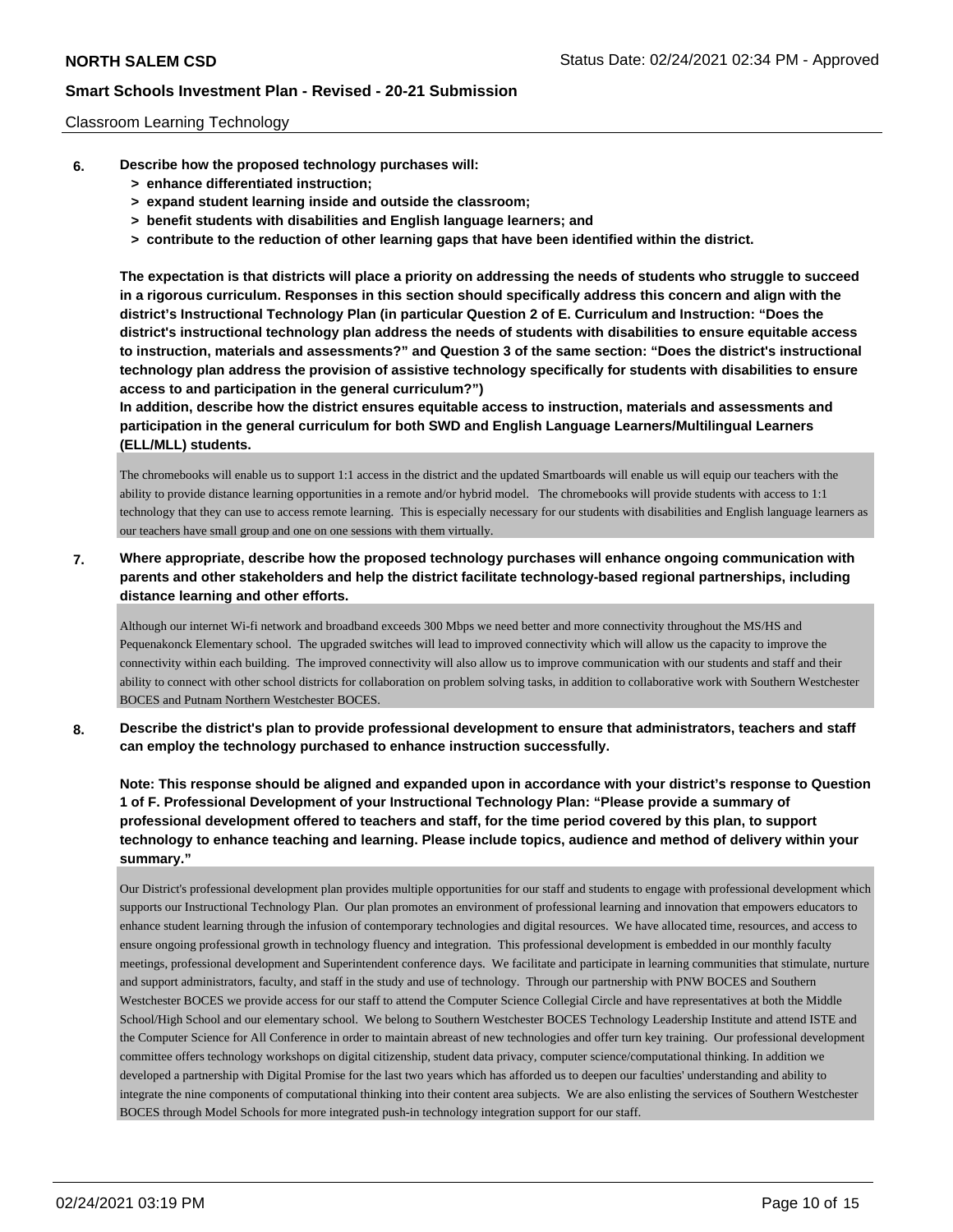#### Classroom Learning Technology

**9. Districts must contact one of the SUNY/CUNY teacher preparation programs listed on the document on the left side of the page that supplies the largest number of the district's new teachers to request advice on innovative uses and best practices at the intersection of pedagogy and educational technology.**

By checking this box, you certify that you have contacted the SUNY/CUNY teacher preparation program that supplies the largest number of your new teachers to request advice on these issues.

**9a. Please enter the name of the SUNY or CUNY Institution that you contacted.**

SUNY Oneonta

**9b. Enter the primary Institution phone number.**

(607) 436-2613

**9c. Enter the name of the contact person with whom you consulted and/or will be collaborating with on innovative uses of technology and best practices.**

Dr. Paul Bischoff

**10. To ensure the sustainability of technology purchases made with Smart Schools funds, districts must demonstrate a long-term plan to maintain and replace technology purchases supported by Smart Schools Bond Act funds. This sustainability plan shall demonstrate a district's capacity to support recurring costs of use that are ineligible for Smart Schools Bond Act funding such as device maintenance, technical support, Internet and wireless fees, maintenance of hotspots, staff professional development, building maintenance and the replacement of incidental items. Further, such a sustainability plan shall include a long-term plan for the replacement of purchased devices and equipment at the end of their useful life with other funding sources.**

By checking this box, you certify that the district has a sustainability plan as described above.

**11. Districts must ensure that devices purchased with Smart Schools Bond funds will be distributed, prepared for use, maintained and supported appropriately. Districts must maintain detailed device inventories in accordance with generally accepted accounting principles.**

By checking this box, you certify that the district has a distribution and inventory management plan and system in place.

**12. Please detail the type, quantity, per unit cost and total cost of the eligible items under each sub-category.**

| Select the allowable expenditure<br>type.<br>Repeat to add another item under | I Item to be Purchased                                                      | Quantity | Cost per Item | <b>Total Cost</b> |
|-------------------------------------------------------------------------------|-----------------------------------------------------------------------------|----------|---------------|-------------------|
| each type.                                                                    |                                                                             |          |               |                   |
| Interactive Whiteboards                                                       | SMARTboards MX265 Interactive flat<br>panels                                | 24       | 3,824.70      | 91,792.80         |
| <b>Laptop Computers</b>                                                       | Acer Chromebooks Spin 311 R721T-<br>62ZQ-11.6- A6 9220C 4 GB Ram-32<br>GB e | 312      | 389.35        | 121,477.20        |
|                                                                               |                                                                             | 336      | 4.214.05      | 213.270           |

#### **13. Final 2014-15 BEDS Enrollment to calculate Nonpublic Sharing Requirement (no changes allowed.)**

|            | <b>Public Enrollment</b> | Nonpublic Enrollment | <b>Total Enrollment</b> | <i>Nonpublic</i><br>l Percentage |
|------------|--------------------------|----------------------|-------------------------|----------------------------------|
| Enrollment | .159                     |                      | 1.159.00                | 0.00                             |

**14. If you are submitting an allocation for Classroom Learning Technology complete this table.**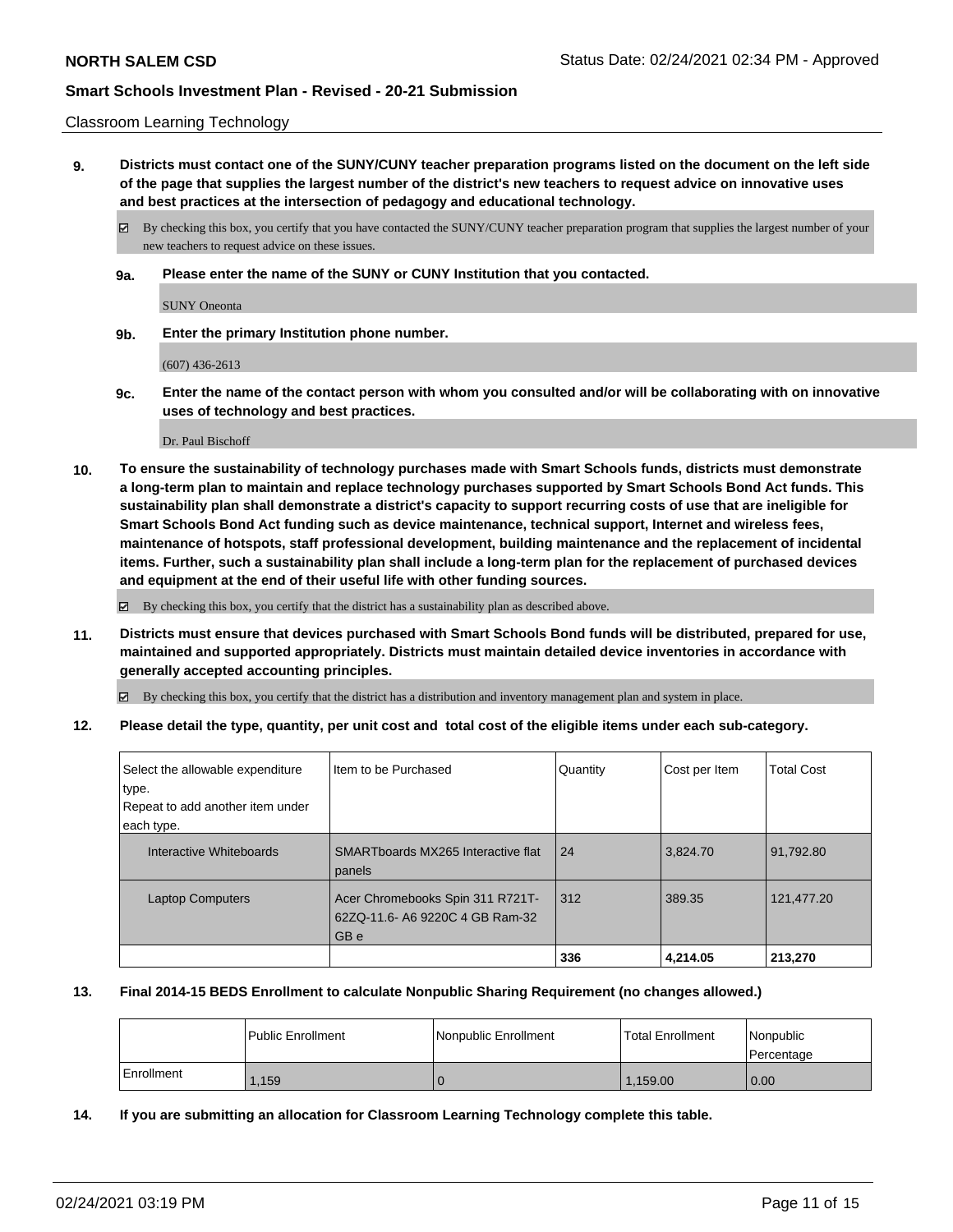Classroom Learning Technology

|                          | Public School Sub-Allocation | <b>Estimated Nonpublic Loan</b><br>Amount<br>(Based on Percentage Above) | <b>Estimated Total Public and</b><br>Nonpublic Sub-Allocation |
|--------------------------|------------------------------|--------------------------------------------------------------------------|---------------------------------------------------------------|
| Interactive Whiteboards  | 91,792.80                    | 0.00                                                                     | 91,792.80                                                     |
| <b>Computer Servers</b>  | 0.00                         | 0.00                                                                     | 0.00                                                          |
| <b>Desktop Computers</b> | 0.00                         | 0.00                                                                     | 0.00                                                          |
| <b>Laptop Computers</b>  | 121,477.20                   | 0.00                                                                     | 121,477.20                                                    |
| <b>Tablet Computers</b>  | (No Response)                | 0.00                                                                     | 0.00                                                          |
| <b>Other Costs</b>       | 0.00                         | 0.00                                                                     | 0.00                                                          |
| Totals:                  | 213,270.00                   | 0                                                                        | 213,270                                                       |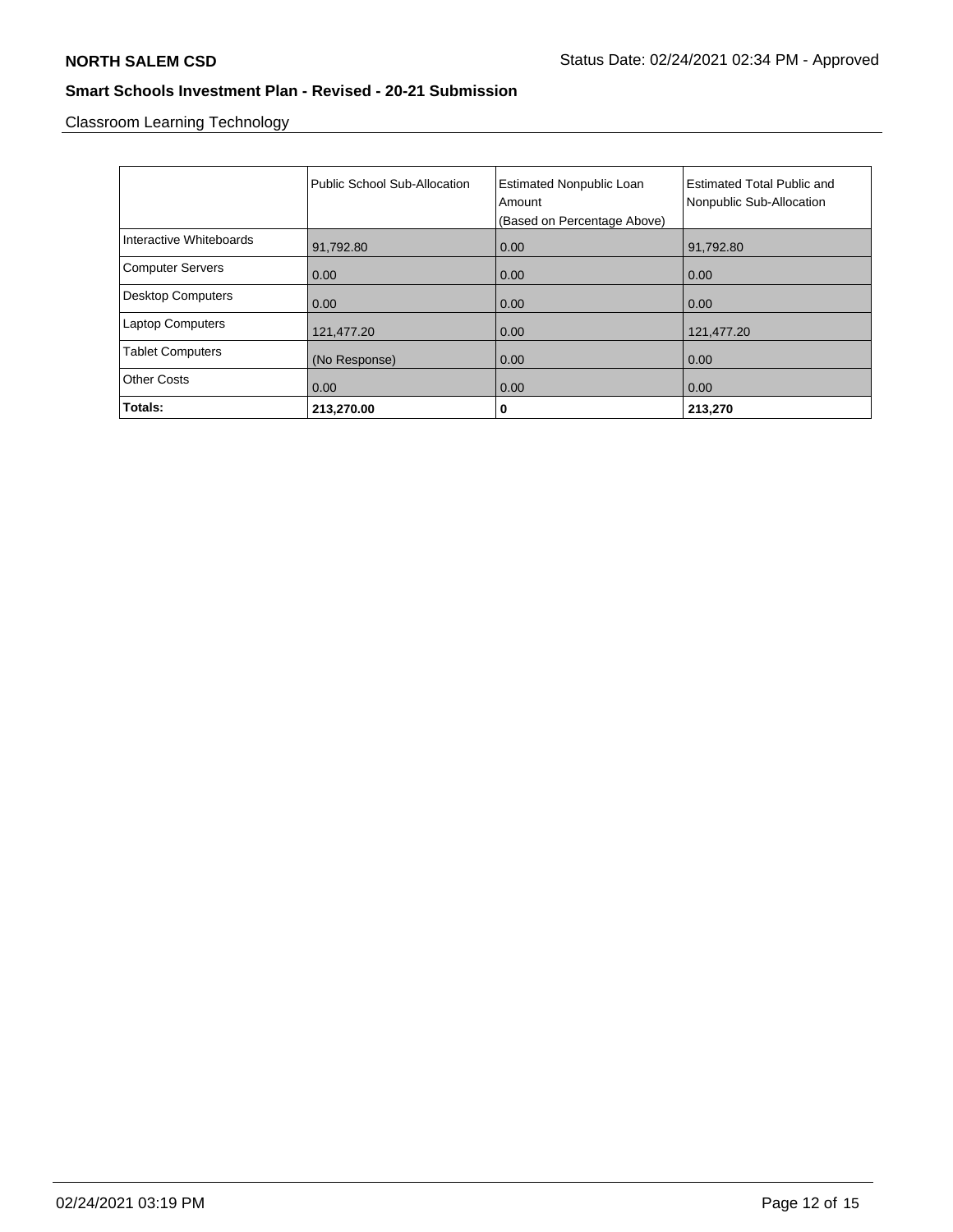#### Pre-Kindergarten Classrooms

**1. Provide information regarding how and where the district is currently serving pre-kindergarten students and justify the need for additional space with enrollment projections over 3 years.**

(No Response)

- **2. Describe the district's plan to construct, enhance or modernize education facilities to accommodate prekindergarten programs. Such plans must include:**
	- **Specific descriptions of what the district intends to do to each space;**
	- **An affirmation that new pre-kindergarten classrooms will contain a minimum of 900 square feet per classroom;**
	- **The number of classrooms involved;**
	- **The approximate construction costs per classroom; and**
	- **Confirmation that the space is district-owned or has a long-term lease that exceeds the probable useful life of the improvements.**

(No Response)

**3. Smart Schools Bond Act funds may only be used for capital construction costs. Describe the type and amount of additional funds that will be required to support ineligible ongoing costs (e.g. instruction, supplies) associated with any additional pre-kindergarten classrooms that the district plans to add.**

(No Response)

**4. All plans and specifications for the erection, repair, enlargement or remodeling of school buildings in any public school district in the State must be reviewed and approved by the Commissioner. Districts that plan capital projects using their Smart Schools Bond Act funds will undergo a Preliminary Review Process by the Office of Facilities Planning.**

**Please indicate on a separate row each project number given to you by the Office of Facilities Planning.**

| Project Number |  |
|----------------|--|
| (No Response)  |  |
|                |  |

**5. Please detail the type, quantity, per unit cost and total cost of the eligible items under each sub-category.**

| Select the allowable expenditure | Item to be purchased | Quantity      | Cost per Item | <b>Total Cost</b> |
|----------------------------------|----------------------|---------------|---------------|-------------------|
| type.                            |                      |               |               |                   |
| Repeat to add another item under |                      |               |               |                   |
| each type.                       |                      |               |               |                   |
| (No Response)                    | (No Response)        | (No Response) | (No Response) | 0.00              |
|                                  |                      | U             | 0.00          |                   |

**6. If you have made an allocation for Pre-Kindergarten Classrooms, complete this table. Note that the calculated Total at the bottom of the table must equal the Total allocation for this category that you entered in the SSIP Overview overall budget.**

|                                          | Sub-Allocation |
|------------------------------------------|----------------|
| Construct Pre-K Classrooms               | (No Response)  |
| Enhance/Modernize Educational Facilities | (No Response)  |
| <b>Other Costs</b>                       | (No Response)  |
| Totals:                                  | 0.00           |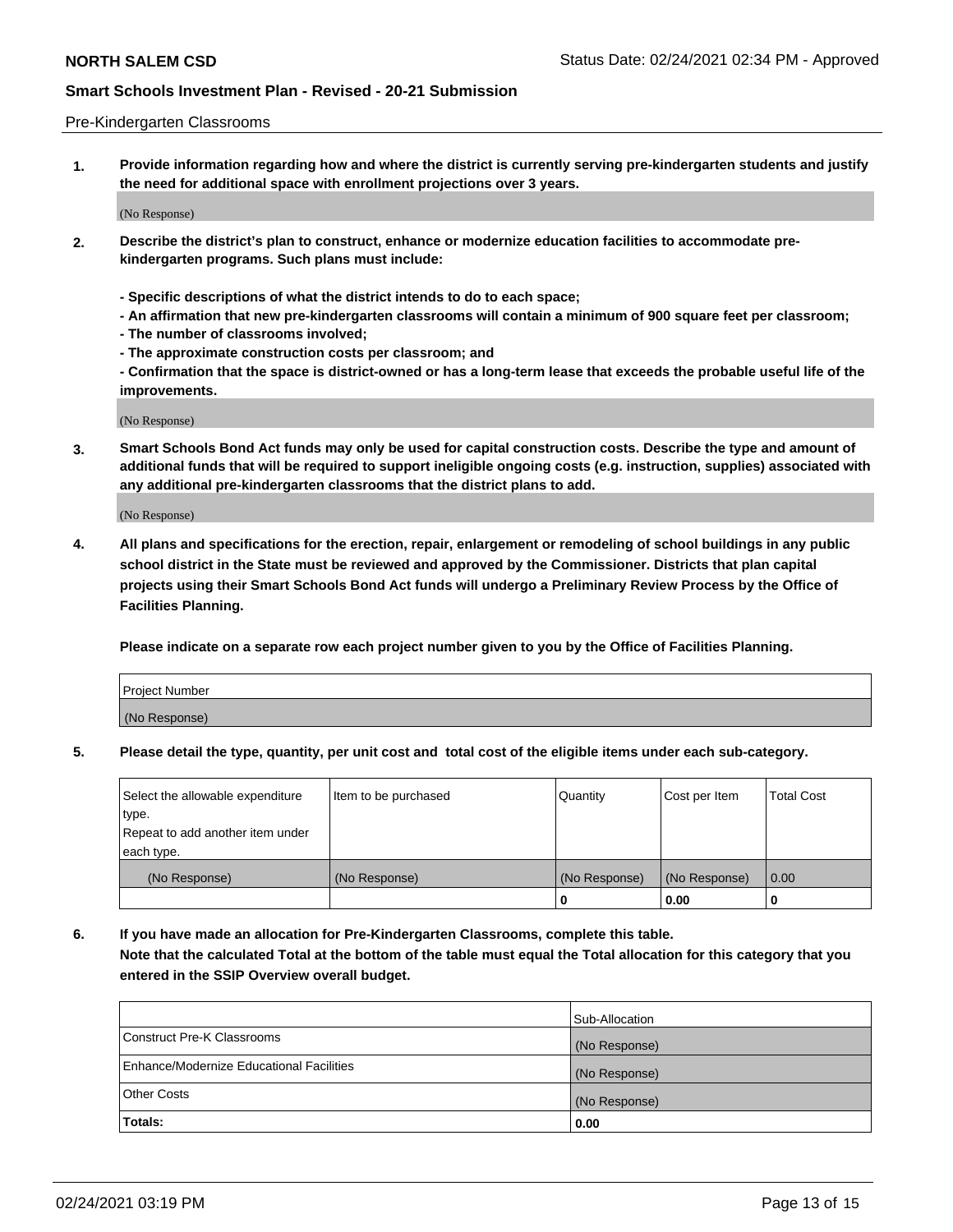Replace Transportable Classrooms

**1. Describe the district's plan to construct, enhance or modernize education facilities to provide high-quality instructional space by replacing transportable classrooms.**

(No Response)

**2. All plans and specifications for the erection, repair, enlargement or remodeling of school buildings in any public school district in the State must be reviewed and approved by the Commissioner. Districts that plan capital projects using their Smart Schools Bond Act funds will undergo a Preliminary Review Process by the Office of Facilities Planning.**

**Please indicate on a separate row each project number given to you by the Office of Facilities Planning.**

| Project Number |  |
|----------------|--|
|                |  |
|                |  |
|                |  |
| (No Response)  |  |
|                |  |
|                |  |

**3. For large projects that seek to blend Smart Schools Bond Act dollars with other funds, please note that Smart Schools Bond Act funds can be allocated on a pro rata basis depending on the number of new classrooms built that directly replace transportable classroom units.**

**If a district seeks to blend Smart Schools Bond Act dollars with other funds describe below what other funds are being used and what portion of the money will be Smart Schools Bond Act funds.**

(No Response)

**4. Please detail the type, quantity, per unit cost and total cost of the eligible items under each sub-category.**

| Select the allowable expenditure | Item to be purchased | Quantity      | Cost per Item | Total Cost |
|----------------------------------|----------------------|---------------|---------------|------------|
| ∣type.                           |                      |               |               |            |
| Repeat to add another item under |                      |               |               |            |
| each type.                       |                      |               |               |            |
| (No Response)                    | (No Response)        | (No Response) | (No Response) | 0.00       |
|                                  |                      | u             | 0.00          |            |

**5. If you have made an allocation for Replace Transportable Classrooms, complete this table. Note that the calculated Total at the bottom of the table must equal the Total allocation for this category that you entered in the SSIP Overview overall budget.**

|                                                | Sub-Allocation |
|------------------------------------------------|----------------|
| Construct New Instructional Space              | (No Response)  |
| Enhance/Modernize Existing Instructional Space | (No Response)  |
| Other Costs                                    | (No Response)  |
| Totals:                                        | 0.00           |